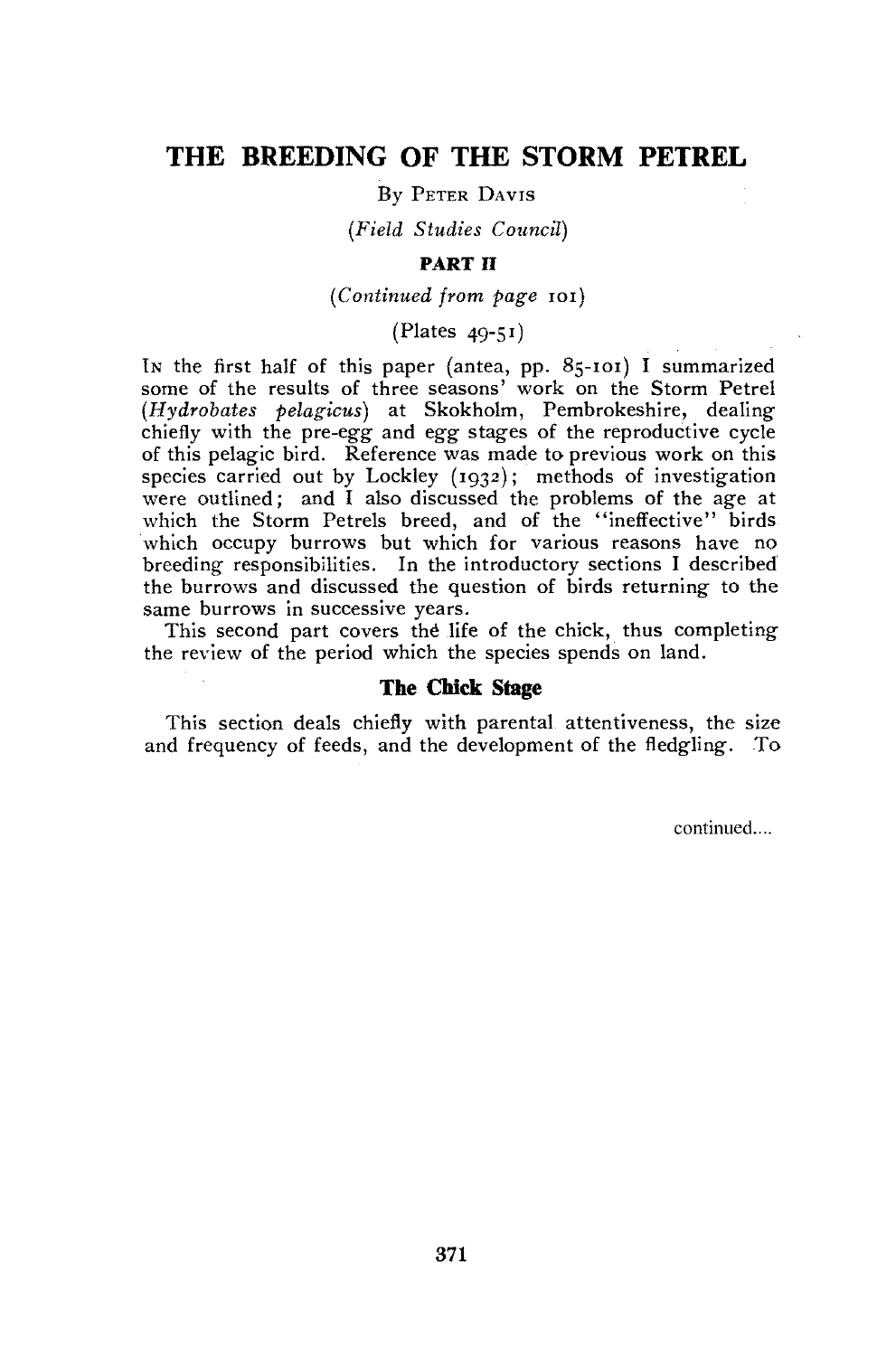put these matters into their correct perspective, a table of fledgingperiods precedes them.

### THE FLEDG1NG-PERIOD

Table V gives the fledging-periods of thirty-two chicks, calculated to the nearest twelve hours.

|  | TABLE V-THE FLEDGING-PERIOD OF THE STORM PETREL (Hydrobates pelagicus) |                |  |  |  |
|--|------------------------------------------------------------------------|----------------|--|--|--|
|  |                                                                        | $\sim \cdot$ . |  |  |  |

| Burrow<br>No. | Year | Chick<br>hatched | Chick<br>departed<br>p.m. night | Fledging<br>period (days) |
|---------------|------|------------------|---------------------------------|---------------------------|
| ĭ             | 1954 | 24 July          | 28 Sept.                        | 67                        |
| 5             |      | 11 Aug.          | 9 Oct.                          | 60                        |
| 9             |      | 21 July          | 19 Sept.                        | 61                        |
| $\mathbf{r}$  |      | 31 July          | I Oct.                          | 63                        |
| 12            |      | II Aug.          | II Oct.                         | 62                        |
| 14            |      | 8 July           | 6 Sept.                         | 61                        |
| 16            |      | 15 Aug.          | 16 Oct.                         | 62.5                      |
| 28            |      | 13 Aug.          | 13 Oct.                         | 62                        |
| 33            |      | 25 July          | 27 Sept.                        | 64.5                      |
| 1             | 1955 | 28 July          | 26 Sept.                        | 61                        |
|               |      | 13 Aug.          | 17 Oct.                         | 66                        |
| $\frac{5}{6}$ |      | 5 Aug.           | 3 Oct.                          | 60                        |
|               |      | 7 Aug.           | 6 Oct.                          | 61                        |
| 9             |      | 23 July          | 17 Sept.                        | 56.5                      |
| III           |      | 10 Aug.          | 12 Oct.                         | 64                        |
| 12B           |      | 29 July          | 27 Sept.                        | 61                        |
| 14            |      | 27 July          | 26 Sept.                        | 61.5                      |
| 17A           |      | 9 Aug.           | 9 Oct.                          | 62                        |
| 17B           |      | 7 Aug.           | 10 Oct.                         | 64.5                      |
| 19            |      | 7 Aug.           | 9 Oct.                          | 63.5                      |
| 20            |      | 5 Aug.           | o Oct.                          | 66                        |
| 28            |      | 29 July          | 29 Sept.                        | 62                        |
| 33            |      | I Aug.           | 4 Oct.                          | 65                        |
| 6             | 1956 | 31 July          | 5 Oct.                          | 67                        |
| IIB           |      | 4 Aug.           | 3 Oct.                          | 61                        |
| 12B           |      | 6 Aug.           | 4 Oct.                          | 60                        |
| 15            |      | 6 Aug.           | 7 Oct.                          | 63                        |
| 17B           |      | 24 July          | 28 Sept.                        | 67                        |
| 20            |      | 9 Aug.           | 20 Oct.                         |                           |
| 24            |      | 26 July          | I Oct.                          | $^{73}_{68}$              |
| 28            |      | 2 Aug.           | 28 Sept.                        | 58                        |
| 33            |      | 4 Aug.           | 28 Sept.                        | 56                        |

Average fledging period 62.8 ± 3.5 days

Lockley's six fledging-periods ranged from 54 to 68 days, with an average of 61 days.

# BROODING OF THE CHICK

Table VI presents the information obtained from twenty-five nests concerning brooding of the chick by its parents. The sexes are indicated where known, otherwise the presence of an adult bird is shown by a cross. Symbols in brackets show where the adult was sitting alongside the chick, and not covering it.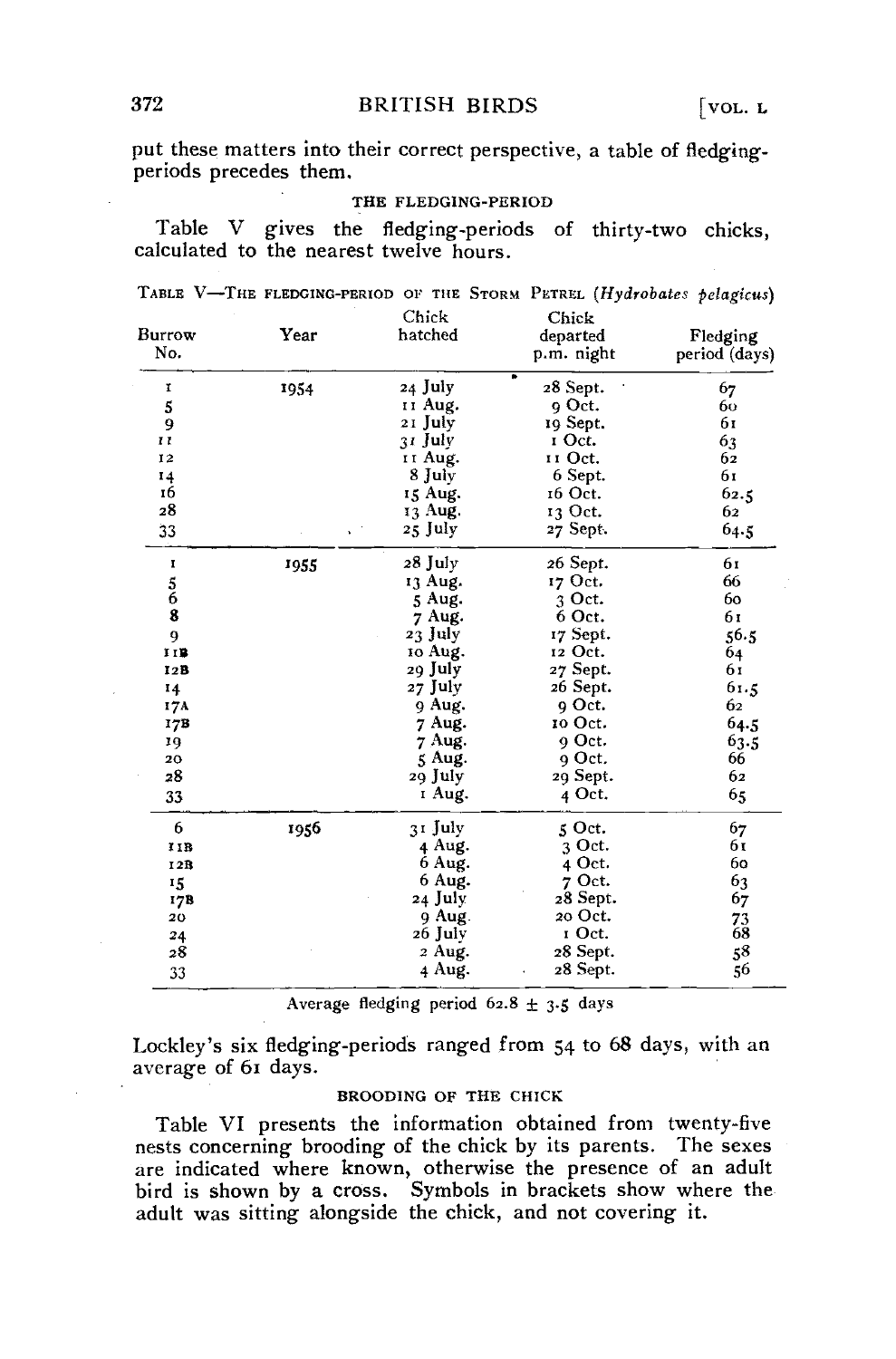| Burrow                                                          | TABLE VI-BROODING OF |                                                                                                       |                                                                   |                                                               |                                                                                                            |                                                                                               |                                                    |                                    | Adult present on day                                                                      |                          |                  |        |          | THE CHICK OF THE STORM PETREL (Hydrobates pelagicus) |
|-----------------------------------------------------------------|----------------------|-------------------------------------------------------------------------------------------------------|-------------------------------------------------------------------|---------------------------------------------------------------|------------------------------------------------------------------------------------------------------------|-----------------------------------------------------------------------------------------------|----------------------------------------------------|------------------------------------|-------------------------------------------------------------------------------------------|--------------------------|------------------|--------|----------|------------------------------------------------------|
| No.                                                             | Year                 | r                                                                                                     | 2                                                                 | 3                                                             | 4                                                                                                          | 5                                                                                             | 6                                                  | 7                                  | 8                                                                                         | 9                        | 10               | 11     | 12       | Later                                                |
| 5<br>9<br>Ħ                                                     | 1954                 | X ♂ ぴ ぴ X X                                                                                           | х<br>$2x$<br>$X$                                                  | X<br>$200$<br>$X$<br>$X$                                      | x<br>$\mathop{\mathrm{S}}\limits^{\mathop{\mathrm{S}}}_{\mathop{\mathrm{X}}\limits^{\mathop{\mathrm{S}}}}$ | X<br><b>O'O'NO'O</b>                                                                          | $\vec{C}$<br>$\frac{\bar{\mathbf{x}}}{\mathbf{x}}$ | $\mathsf{P}$                       | x                                                                                         | x<br>$\vec{\mathrm{Q}}$  | x<br>X           | (9)    | (9)      | (3, 13th)                                            |
| 14<br>16<br>28                                                  |                      | $\mathsf{Q}$                                                                                          | ර                                                                 | $\mathsf{Q}$                                                  | <b>ි</b>                                                                                                   |                                                                                               | $\mathsf{Q}$                                       |                                    | X<br>Q                                                                                    | X<br>$\vec{\mathcal{S}}$ | Ç                | δ      |          | $(2, x_3$ th)                                        |
| 8<br>9<br>11B<br>12<br>14<br>17A<br>19<br>$\frac{24}{28}$<br>33 | 1955                 | <b>X ♂X X ♂% X ♂</b>                                                                                  | X<br>$\stackrel{d}{\bf x}$<br>X<br>$\sigma_{10}^{O_1}$ X $O_1$ 40 | $\frac{\mathbf{X}}{\mathbf{X}}$<br>$\mathbf x$<br>cocked      | X<br>SXXQQXQXQXQ                                                                                           | <b>X OX X OX X OX</b>                                                                         | ₫<br>x<br>0,00000                                  | X<br>$\overline{Q}$<br>X<br>්<br>Q | $\mathbf x$<br>්                                                                          | X<br>$\mathsf{\Omega}$   | (X)<br>්         |        |          | $($ $\varphi$ , $r_3$ th)                            |
| 6<br>11B<br>12B<br>15<br>17В<br>20<br>24<br>28<br>33            | 1956                 | X<br>X<br>X<br>X<br>$\frac{\mathbf{X}}{\mathbf{X}}$<br>$\bar{\mathrm{x}}$ $\mathrm{x}$<br>$\mathbf x$ | X<br>X<br>X<br>X<br>X<br>X<br>X<br>X<br>$\mathbf X$               | x<br>X<br>X<br>$\mathbf x$<br>X<br>X<br>X<br>$\mathbf x$<br>X | X<br>X<br>X<br>$\mathbf x$<br>$\mathbf x$<br>x<br>X<br>X                                                   | x<br>$\mathbf x$<br>X<br>X<br>X<br>$\bar{\mathbf{x}}$<br>$\frac{\mathbf{X}}{\mathbf{X}}$<br>X | x<br>X<br>X<br>X<br>$\mathbf x$<br>x<br>X          | X<br>x<br>X<br>X<br>X              | X<br>$\mathbf x$<br>$\mathbf x$<br>$\boldsymbol{\mathrm{x}}$<br>$\boldsymbol{\mathrm{x}}$ | X<br>X<br>X              | $\mathbf X$<br>X | X<br>X | (X)<br>x | X, t6th<br>$X$ , $13th$ )                            |

It will be seen that in nineteen of these nests the chick was not left until the seventh day, and in only one instance was it left before the sixth day. This differs to a surprising degree from Roberts' (1940) findings with Wilson's Petrels *(Oceanites oceanicus),* whose young were not brooded after the second day. The temperature-regulating mechanism of Wilson's Petrel chicks began to function at the age of 48 hours, coinciding with the end of brooding. It may be that this mechanism functions later in the Storm Petrel, but I have not cared to follow Roberts' rather drastic method of collecting data on this subject, by inserting a thermometer into the body-cavity immediately after death. More delicate methods of reading the temperatures of the chicks were not available.

At the nine nests where the sexes of the brooding adults could clearly be distinguished, males were present on 34 days and females on 38 days. There were 56 one-day shifts, 5 two-day shifts, and 2 three-day shifts, including one day when both parents were covering the chick.

I have never found an adult in the nests after the 16th day, but Lockley once found a parent present when the chick was 33 days old.

### THE FREQUENCY OF FEEDING

The chicks were first weighed at twenty-four hours old, then every forty-eight hours until the first interval in brooding, when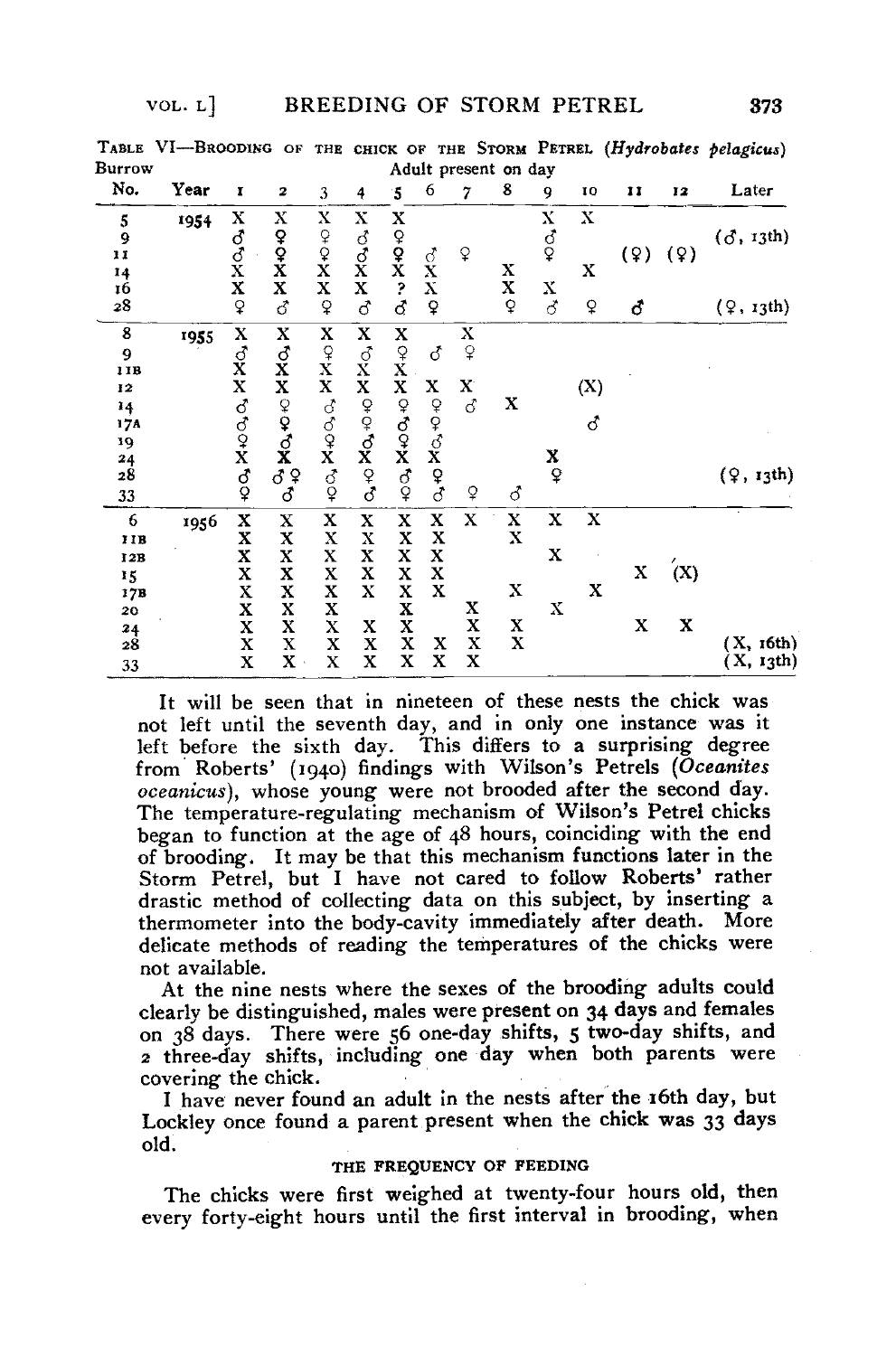twice-daily weighings commenced. Since brooding was often resumed after the first interval, it was possible to establish that, during the day, the young bird received small feeds, sufficient to maintain its morning weight, although the main feed was given on the return of the foraging bird at night. There was a fairly steady rise in weight during brooding, and feeding appeared to be very regular and frequent at first. The only gaps I have recorded were in exceptional circumstances, such as the single occasion when both birds remained together in the nest, and neither was able to collect food.

The frequency of feeding after the end of brooding has been analysed for a sample of twenty nests. The results of this analysis are summarized in Table VII.

TABLE VII—FREQUENCY OF FEEDING AT 20 NESTS OF THE STORM PETREL *(Hydrobates pelagicus)* 

| Nights                          | $11-20$             | $21-30$             | $31 - 40$            | 41-50               | 51-60               |
|---------------------------------|---------------------|---------------------|----------------------|---------------------|---------------------|
| Nights available<br>Feeds given | 200<br>186<br>(93%) | 200<br>168<br>(84%) | 200<br>170<br>(8, 0) | 200<br>166<br>(83%) | 193<br>128<br>(66%) |

The important features emerging from this table are the high frequency of feeds in the early part of the chick's life, and the sharp fall towards the end of the fledging-period.

Intervals of more than one night between feeds are comparatively rare until the chick is about 50 days old. Many of the gaps may be caused simply by the failure of both parents to find food, or by both having travelled too far from the colony in search of food. I can suggest no adequate explanation for the few longer gaps of up to three nights, nor for the fast of six nights undergone by one chick between its 46th and 52nd days. My records give little indication that weather-conditions play an important part in preventing the parents' return, with the possible exception of gales of force 8 (37 knots) or more. There were only two sustained overnight gales of this strength whilst I had a reasonable number of chicks under observation; on 5th-6th October 1955 only one chick out of eight was fed, and on 27th-28th September 1956 only two out of nine. Moonlight has no inhibiting effect on visits, such as that described by Ralphs (1956) for the Manx Shearwater *(Procellaria puffinus).* 

After the 50th day, feeding gradually becomes more irregular, and gaps of up to four or five nights are not uncommon in the final stages. There seems to be an increasing "loss of interest" in the chick, and some parents cease to visit the nest before the chick has departed, though in general it is not possible to speak of a "desertion-period" in this petrel. The intervals between the last feed and final departure of the chick at thirty-two nests were : none at four nests, one night at eleven nests, two nights at nine nests, three nights at three nests, four nights at three nests, five nights at one nest, and seven nights at one nest. The two longest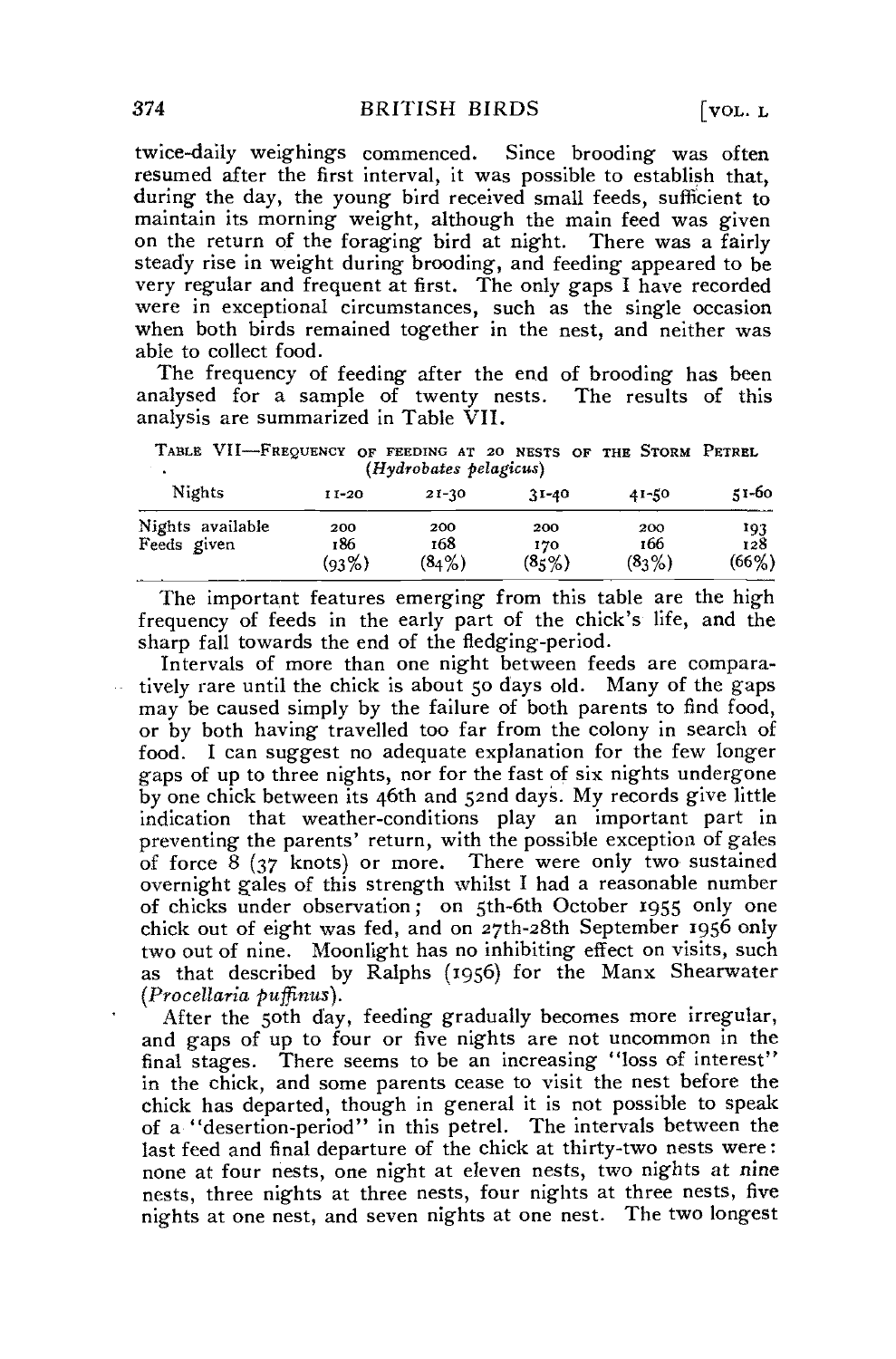periods were both at nests where the chick apparently had difficulty in finding its way to the open air; in one a long and tortuous passage, and in the other a vertical climb of some six inches from the floor of the burrow to the tiny exit, had to be negotiated.

At three burrows I was able to discover, by means of lattices, that the nest was visited on one occasion after the chick had gone.

### THE SIZE OF FEEDS

The weighings at 1730-1800 and at 0800-0830 hours\* showed clearly the occasions when the chick had been fed during the night. Even the smallest feeds, resulting in no increase, or at times a small loss of overnight weight, appeared as a flattening of the downward curve when the results were plotted on graph-paper.

This method of detecting feeds proved most satisfactory, but gave, in itself, no indication of the actual amount of food received. For this reason I undertook, during the 1956 season, a series of some forty weighings at midnight, in addition to those of the early evening and morning. These records established that there was a fairly constant relationship between the weight of feeds and the rate of overnight increase, and made it possible to work out the actual size of feeds represented in my earlier growth-curves. The chart derived from the results of the midnight weighings, and upon which my calculations of feed-size are based, is reproduced as Fig. 2.



FIG. 2-RELATIONSHIP BETWEEN ACTUAL SIZE OF FEEDS AND APPARENT INCREASE IN WEIGHT IN STORM PETREL (Hydrobates pelagicus) CHICKS FROM 1730 TO 0800 G.M.T.

The unbroken line represents the actual weight of food given to the chick ; the broken line gives the increase in weight between the 1730 and 0800 weighings. Thus a feed of 12 gm. results in an overnight increase of 8 gm., etc.

\*AU times G.M.T.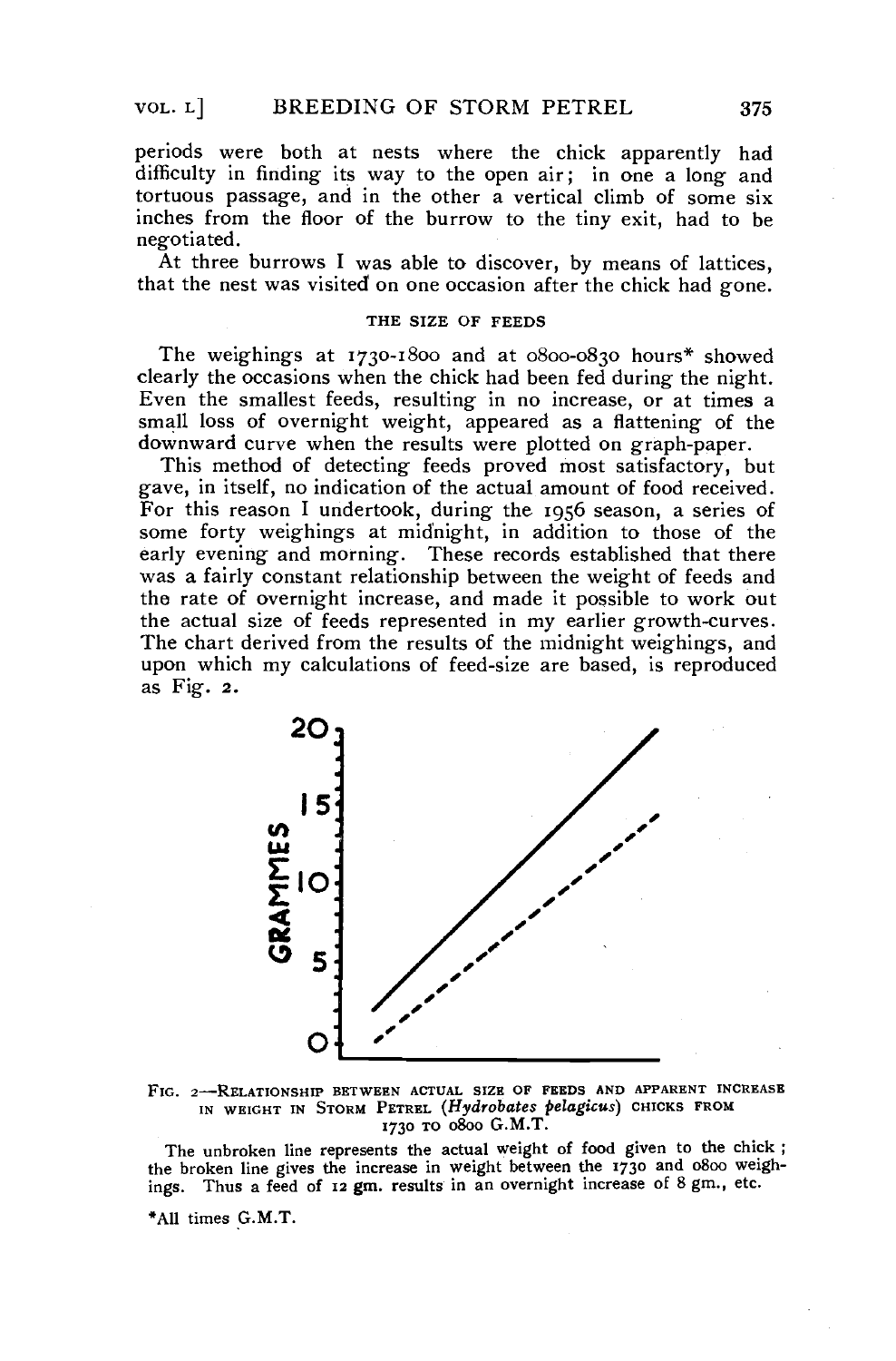The weight of food received by my chicks during a single night varied between two and twenty-three grammes, but feeds of more than fifteen grammes were rare, and at some nests this figure<br>was never exceeded. Probably all feeds of more than 10-12 Probably all feeds of more than 10-12 grammes are the result of visits by both parents on the same night, and in practice, at the time of the midnight weighings, food totalling as little as six grammes in weight was given as two The visit-recording machines used in 1954 suggested that feeding by both parents occurs on nearly half of the nights when the chick is fed.

Some of the bigger feeds caused surprising percentage-increases in the weights of the young birds. The largest feed given to a chick of under ten days old weighed eleven grammes, the same as the chick's body-weight at the time the feed was received. Other large feeds, even as late as the fortieth day, resulted in sudden increases of over 50% in weight. Feeds of average size weighed from 30-40% of the chick's body-weight, just after the end of brooding, and only about 10% near fledging-time.

Table VIII shows the average size of feeds given to twenty chicks. The fledging-period is divided into ten-night stages, but a few feeds given to unbrooded chicks between the 6th and 10th nights, and feeds received in the chicks' last five nights in the nest, are also averaged.

TABLE VIII—AVERAGB SIZE OF FEEDS GIVEN TO TWENTY CHICKS OF STORM PETREL *(Hydrobates pelagicus)* 

| <b>Nights</b>                | $6 - 10$ | $11 - 20$ | $21 - 30$ | $31 - 40$ | 41-50 | 51-60 | Last $\zeta$<br>nights |
|------------------------------|----------|-----------|-----------|-----------|-------|-------|------------------------|
| No. of feeds<br>recorded     | 40       | 186       | 168       | 170       | 166   | 128   | 44                     |
| Total food<br>received (gm.) | 237      | 1208      | 1126      | 1112      | 1134  | 730   | 196                    |
| Average<br>Feed<br>(gm.)     | 5.9      | 6.5       | 6.7       | 6.5       | 6.8   | 5.9   | 4.5                    |

The average feed is evidently of very uniform weight through most of the fledging-period. The smaller feeds of the last few days may reflect both the decline of the urge to collect food, and the fewer occasions on which feeds from both parents are likely to coincide. At some nests, only one parent may still be bringing food at this time.

Although rough weather seems to have little effect on the frequency of feeds, there is some indication that it influences their size. My figures are as yet inadequate to show this clearly, but twenty-two feeds given after a day of rough seas and winds of force 7 or more, averaged only 4.7 grammes.

The total weight of food given to each of twenty chicks from the eleventh night has been estimated, and ranges between 242 and 292 grammes, with an average of 270 grammes. Allowing an estimate of about 40 grammes for food given in the first ten days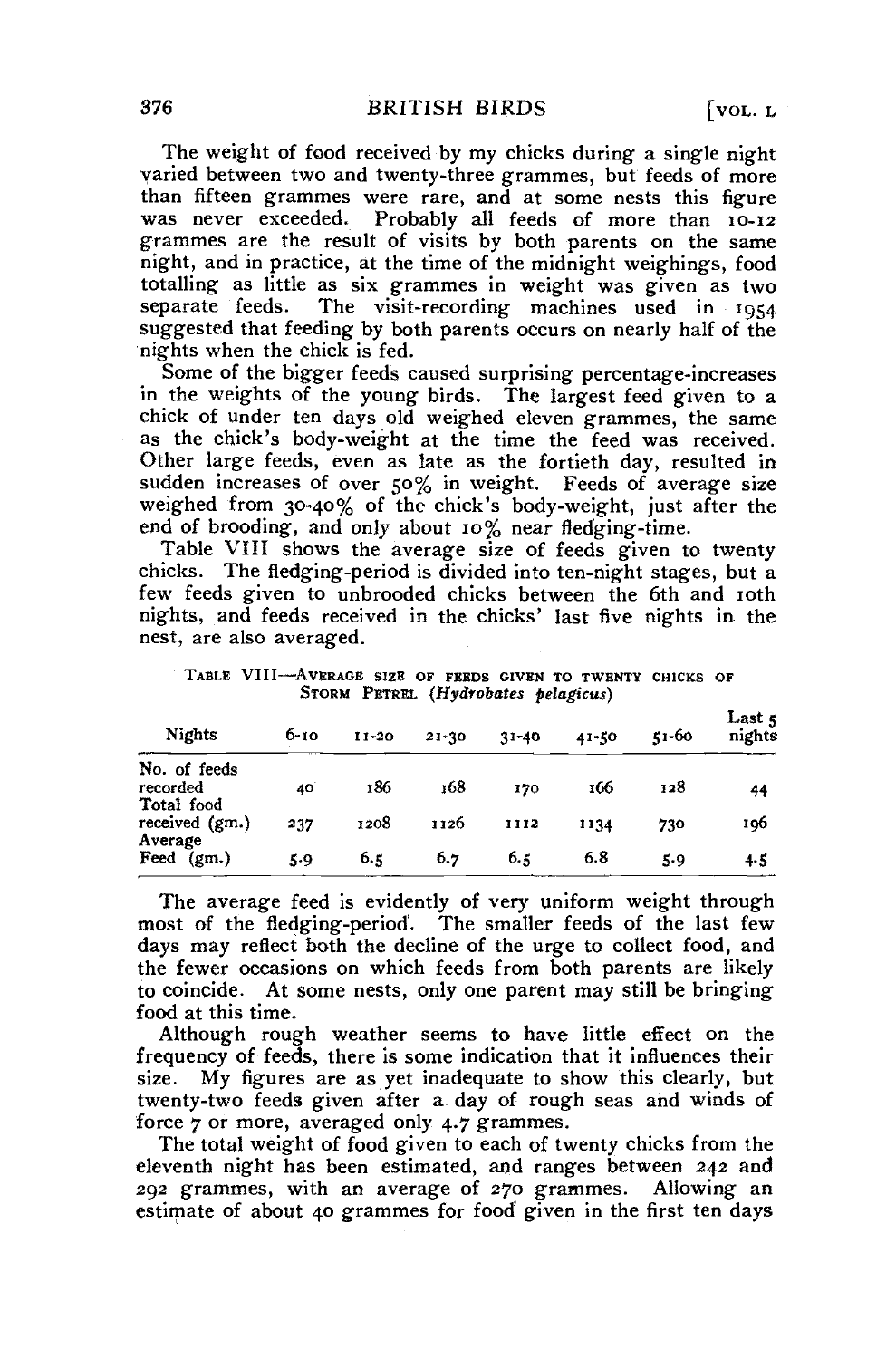and nights of the chick's life, the average amount of food required to bring a Storm Petrel chick from hatching to fledging would be some 310 grammes (11 ounces).

## THE NATURE OF THE FOOD

Storm Petrels feed their young by regurgitation, with a predigested grey pulp probably derived from a wide variety of small surface-dwelling marine animals. They will also take offal thrown overboard from trawlers. This solid food is given to the chicks from the earliest stages, but may at first be liberally diluted with the strong-smelling yellowish oil, so frequently emitted by captured birds. The faecal matter of the young contains very little solid material in the first two or three days.

I have never been able to persuade a chick to vomit, but adults carrying food will cough it up when handled at night. They do this so readily and so vigorously that it is not easy to catch the sample. The few samples I have taken have not been subjected to microscopical examination, but obvious among them, and among many regurgitations not secured, were the headless remains of small fish about two inches long.

These fish occur so frequently that I am inclined to consider them the staple diet at this time of year, and tentatively suggest that the late breeding-season of the Storm Petrel may be timed to take advantage of the late summer abundance of sprats and small fry. This enormous supply of food is exploited also by other seabirds, notably Kittiwakes *(Rissa tridactyla),* whose "circuses" are a feature of the summer and early autumn off Skokholm, and contributes to an interesting food-chain involving mackerel and other piscivorous fish, pursued in their turn by the smaller cetaceans and by Gannets *(Sula bassana).* 

I have not been able to watch a parent feeding a chick, but once, by shining the beam of an electric torch into a hole where a chick was uttering the peeping hunger-cry, interrupted the process. The adult was standing rather erect before its half-grown chick, which was pecking vigorously, in an upwards direction, at the parent's chin, and peeping all the time with apparent excitement. The parent was too disturbed by the torchlight, and did not respond to these advances. The feeding process must be very similar to that of the Fulmar (Fulmarus glacialis), the chick taking the food direct from the parent's throat.

#### THE EFFECTS OF PARENTAL NEGLECT

My experience with Storm Petrel chicks leads me to conclude that prolonged underfeeding has mare serious effects on the chick's development than the occasional intervals, usually of less than three nights, between long series of adequate feeds. Chicks receiving considerably less than the average amount of food (say, 290 grammes or less in the fledging-period) tend<sup>1</sup> to be retarded in the development of their plumage, though the effects of fairly short spells of underfeeding may be corrected in a subsequent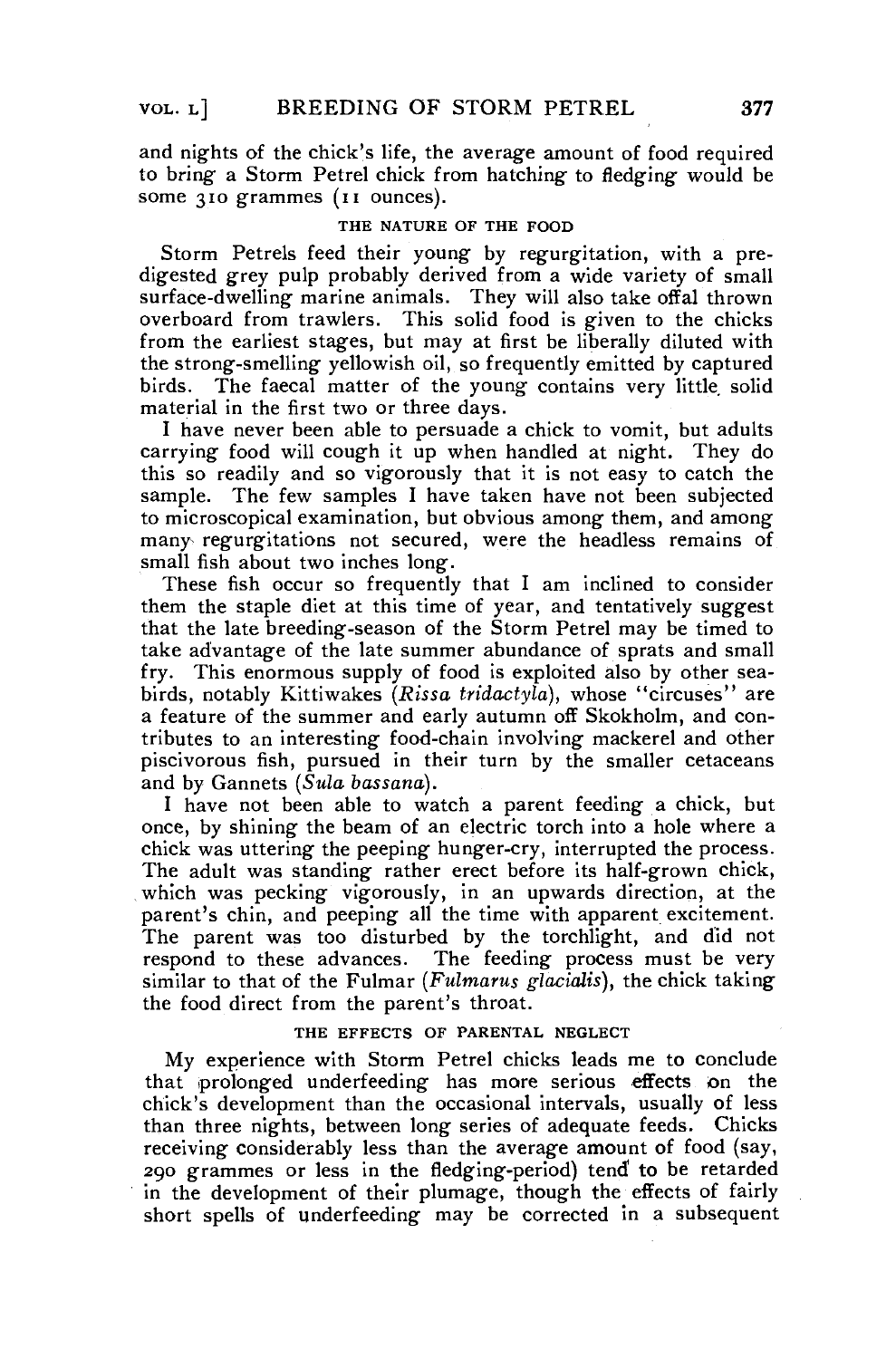period of normal feeding. The fledging-period may not be unduly prolonged by underfeeding, but some of these chicks leave at low weights, and must be at a disadvantage in learning to fend for themselves at sea.

Some Storm Petrels are more efficient parents than others, and two pairs which bred both in 1955 and in 1956 in my burrows (Numbers 20 and 24) leave much to be desired in this respect. In both years their chicks were underfed, retarded in development, and three of these are known to have departed at low weights. (The fourth was still in the nest when we evacuated Skokholm in late October 1955.)

The effects of underfeeding might best be studied after the known death of one parent, as in the remarkable case of the Manx Shearwater chick studied by Ralphs (1957), which was reared almost entirely by one bird. However, only one of my breeding birds has died when with a chick, and this was too late in the fledging-period to affect the chick's development (Burrow 8, 1955). At Burrow 17A in 1956, where one bird lost its mate before the *egg* hatched, the chick died when left unbrooded on the second day.

The minor intervals between feeds no doubt cause the chick some discomfort, but do not retard its growth, whilst the longer gaps of the last ten days or so occur when development is virtually complete. The unusual interval of six nights between feeds, at Burrow 20 from the 46th to 52nd days of the 1956 chick's life, had more interesting consequences. This chick had already been rather poorly fed, and was ill-prepared for a long period of starvation. (Far longer starvation periods, of up to twenty days, were recorded by Roberts for snowbound' Wilson's Petrel chicks.) Its weight declined from 40 to 27 grammes in seven days, following the usual pattern of steadily smaller decreases on each succeeding day. By the fourth evening it appeared very weak, and on the sixth seemed to be moribund, with eyes closed and little sign of movement. The following morning the chick had been fed, and was remarkably lively. Obviously survival had been aided by a general slowing of the metabolism, similar to that described by Lack (1956) for chicks of the Swift *(Apus apus)* under comparable circumstances. This Storm Petrel chick remained some ten days behind normal chicks in plumage development, and particularly in the loss of its nestling down, although the growth of its primary feathers was not so much retarded. It eventually departed at a rather low weight after the record fledging-period of 73 days, but survived to be captured by a fishing vessel off Belle Ile, W. France, in late December 1956.

# GROWTH-CURVES BY WEIGHT

In Fig. 3 is given a growth-curve obtained by plotting the average evening weights of 32 chicks, at five-day intervals through the fledging-period, with the addition of the average weights at 24 hours old, and on the evening before departure.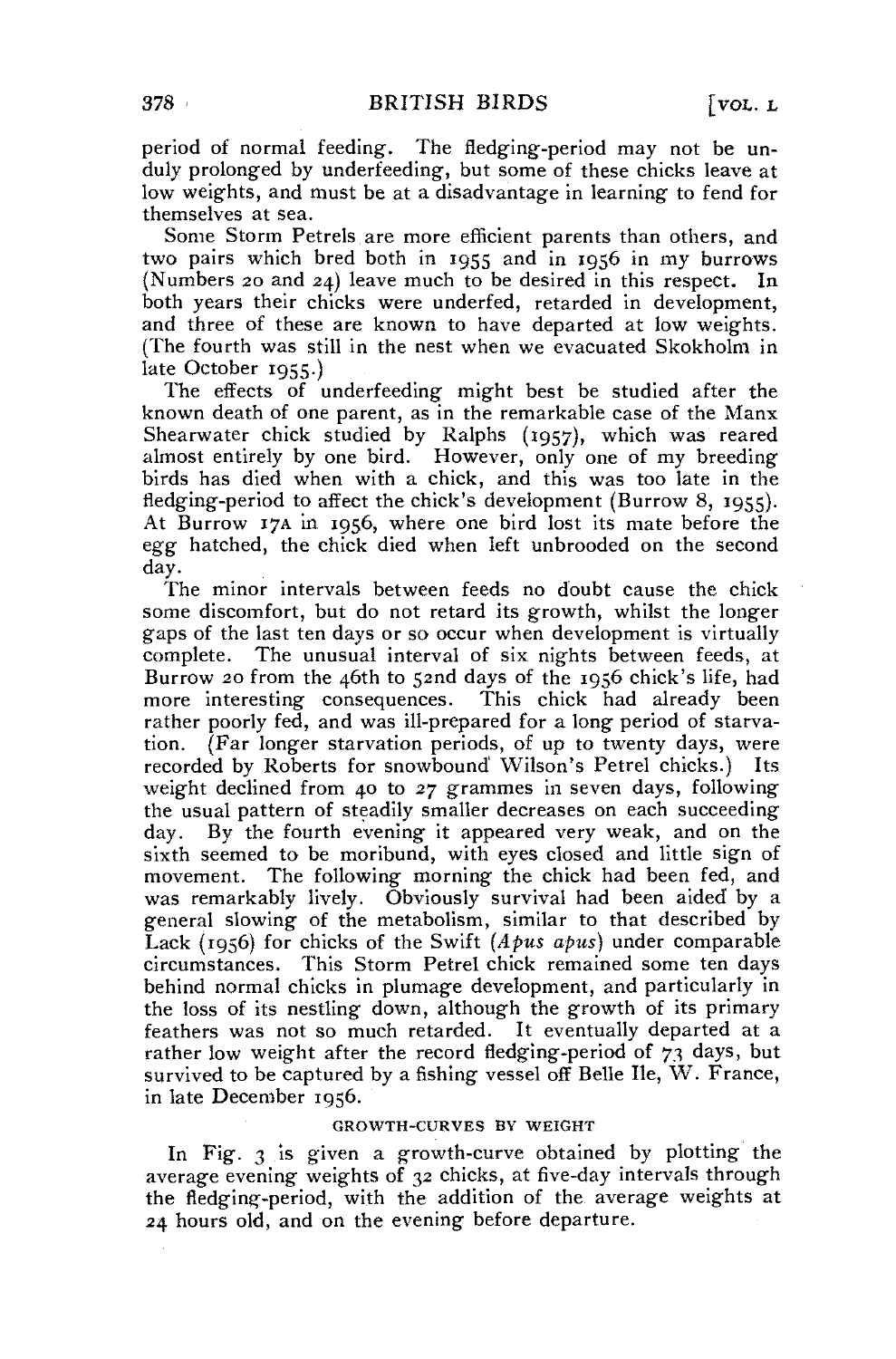Reference to Tables VII and VIII will show how well the curve corresponds to the frequency and size of feeds, with the steep increase in weight until the 20th-25th day (from 5.7 to about 30 *gm.),* the more gradual increase from the 20th to 50th days (about 30 to 42 gm.), and the final decline to the departure weight  $(33.6 \text{ gm.})$  on the 63rd day.



The average weight of 50 adults was 28 grammes. Many chicks will achieve twice this figure immediately after a feed about the 50th day, and a few exceptionally well-fed young have had evening weights of over 50 grammes at this time. The excess weight at departure is presumably in the form of reserves of carbohydrates, designed to carry the juvenile over its first few days at sea, until it can feed itself adequately.

Fig. 4 shows the actual growth-curves of two chicks, constructed by plotting all the evening weights and then drawing the curves by eye. The unbroken line is the growth-curve of the chick in Burrow IIB, 1956, an extremely well-fed bird; the broken line is that of chick 11, 1954, which was indifferently fed.

The well-fed chick's growth-curve rises steadily to a high peak, and since the requirements of development are quickly met, the peak occurs earlier than is usual, and is followed by a longer decline to a normal departure-weight. The poorly-fed chick, on the other hand, has a much flatter curve, with a later and less obvious peak. The period of declining weight is shorter, the departure-weight well below normal, and the fledging-period is a few days longer.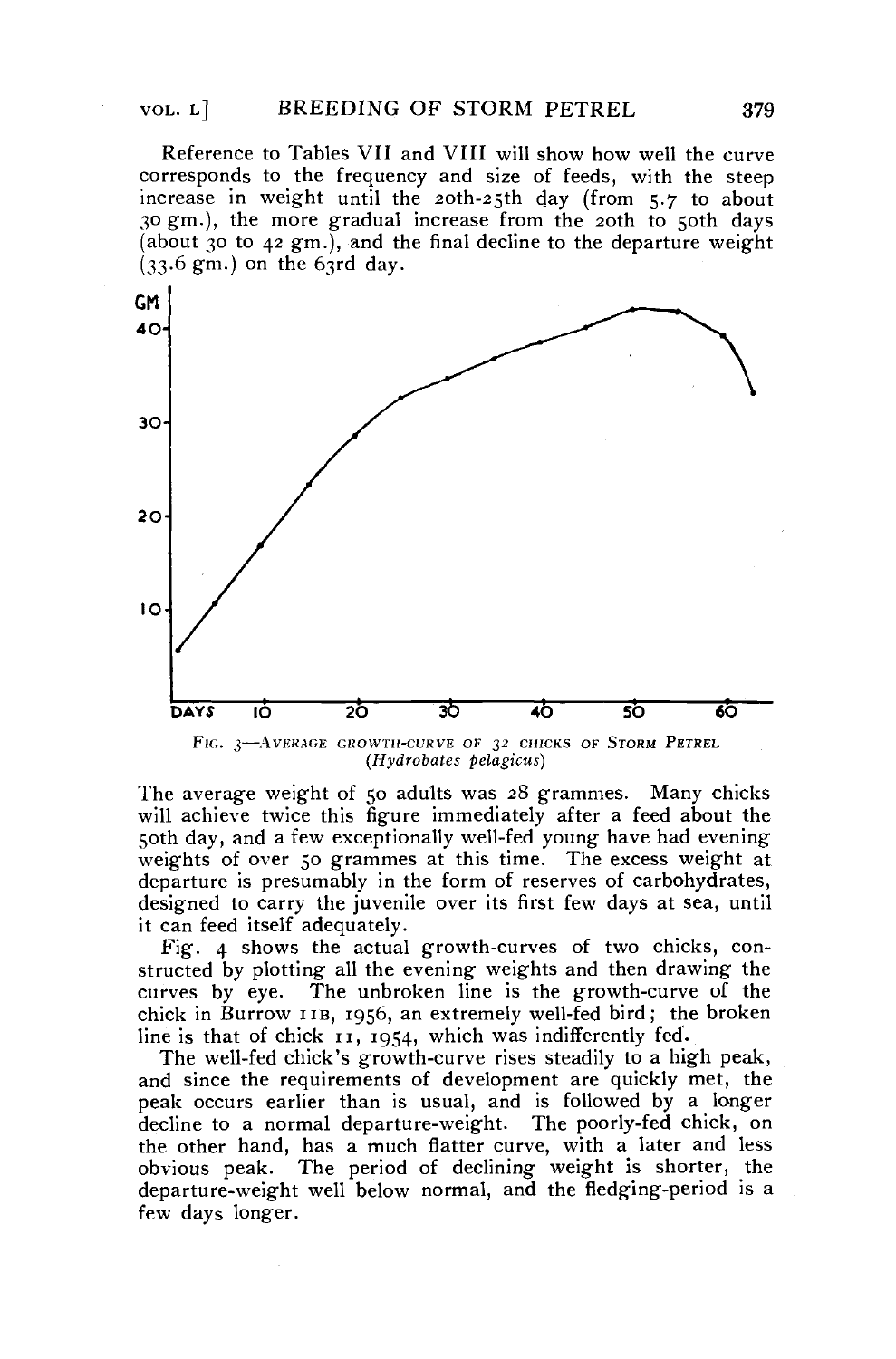

FIG. 4—GROWTH-CURVES OF 2 STORM PETREL *(Hydrobates pelagicus)* CHICKS The unbroken line shows the curve of a well-fed chick, and the broken line that of a poorly-fed one.

#### DEVELOPMENT OF PLUMAGE AND SOFT PARTS

My notes on development were taken with one overriding consideration in mind. I hoped it would be practicable to compile a chart of growth, whereby the age of any chick might be determined with reasonable accuracy. A chart such as this would make it possible to estimate the timing of the breeding-season at any colony, and would also allow work on problems connected with the chick stage, without any preliminary disturbance of the adult birds. The only alternative, if one is to avoid the probability of desertions in the egg-stage, is to accustom the adults to regular observation from the time of their earliest visits to the colony.

The most I can claim for my results is that I can age about 80% of chicks to the nearest five days. The remaining 20% or so consists of underfed and retarded birds.

A few general remarks on the plumage and on my methods are a necessary introduction to the description of development. Storm Petrel chicks, like those of many other Tubinares, have two generations of nestling-down. The protoptiles (first generation) share a common shaft with the mesoptiles (second generation), and the latter succeed the former by continuous growth. The true feathers, as they emerge, carry both downs on their tips, until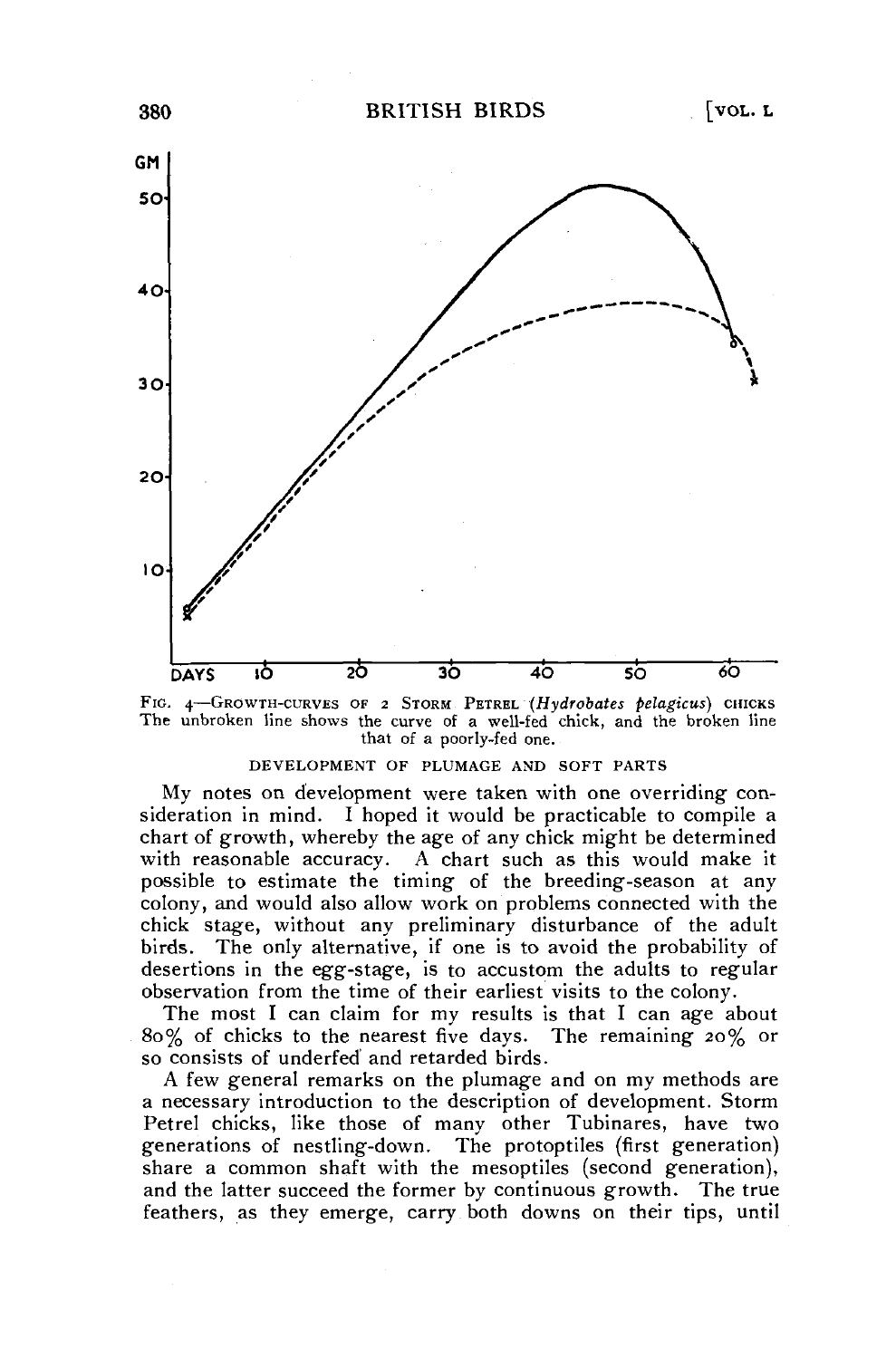the downs are eventually sloughed off. The division between the two downs takes the form of a slight whitish thickening of the shaft and a narrow interval which has no barbs. Both downs are of a medium silver-grey colour, rather paler on the under-parts. Some chicks are a little darker in shade than the majority. *The Handbook's* description, "greyish sooty-brown", is certainly misleading, for there is little or no element of brownness. (I suspect that this description was made from foxed skins; the same error occurs in respect of other sea-birds.)

The wing-measurements quoted are taken, with a stopped rule, from the carpal joint to the tip of the longest primary feather, and represent the chord of the natural curve of the wing. Other measurements were taken with dividers. Twenty-four series of measurements were obtained, including those of four chicks which were noticeably retarded. These four will be referred to separately in the description of growth which now follows. Photographs of some of the stages appear on plates 49-51.

*1st day* (plate 49, centre). On hatching, the chick is closely covered with down 5-7 mm. in length, except on most of the crown, and an **area round the**  eyes, the lores, and the chin, which are almost bare The **nostril-tube, the**  base of the bill, and the legs and feet are hardly pigmented, **pinkish-grey in**  colour. The bill has a black tip, ending about 1 mm. before **the nostril-tube**  on the upper surface, but extending about 2 mm. nearer the gape **at the sides.**  There is a small white egg-tooth near the tip of the upper **mandible. The**  eyes are closed.

*2nd day.* In a few chicks the eyes are "slit", and in one **they were** half open. Storm Petrel chicks may not be born blind, as has been **stated, but**  merely unable at first to bear the light, when taken out for **examination.** 

*\$lh day* (plate 49, bottom). The eyes of some chicks are now wide open. They are dark brown in colour, as in the adult.

*6th to gth day.* The second down breaks through on the back and scapulars. Egg-tooth disappears about the 6th day.

*10th day.* The eyes of all chicks are now wide open on examination. The unpigmented soft parts are noticeably greyer in colour. The baldness of **the**  crown is now obscured by a growth of short down, and by **the** lengthening down around it.

*nth to 15th day.* The second down appears on the forewing. In most chicks this occurs on the 12th or 13th day, and it is a valuable feature for ageing the chicks.

*16th to igth day.* The sheaths of the primary feathers emerge on the forewing.

*20th day* (plate 50, top). The bill is now almost black, the legs dark grey.<br>I most chicks the tips of the primaries are emerging from the sheaths. The In most chicks the tips of the primaries are emerging from the sheaths. tarsus measures 17-19 mm.

*25th day.* The primaries are now 3-8 mm. out of sheath in normal chicks, but only just emerging in retarded ones. Normal wing-measurements are 34-39 mm.

*30th day.* The wing measures 43-50 mm. in most chicks, up to 40 in retarded ones. The bill is now jet black in most, the legs are darker. The rectrices are emerging from sheath.

*1\$th day* (plate 50, centre). Normal wing-measurements 54-63 ma ; retarded birds about 49-50. The down has gone from the tips of the primaries, and is becoming patchy on the wing-coverts. (From this time the retarded birds may be up to ten days behind in the loss of their down—compare the bottom photographs in plates 50 and 51.) The bare face is beginning to be covered by the tips of emerging feathers.

40th day. Wing-measurements 66-75 mm.; about 60 in retarded birds.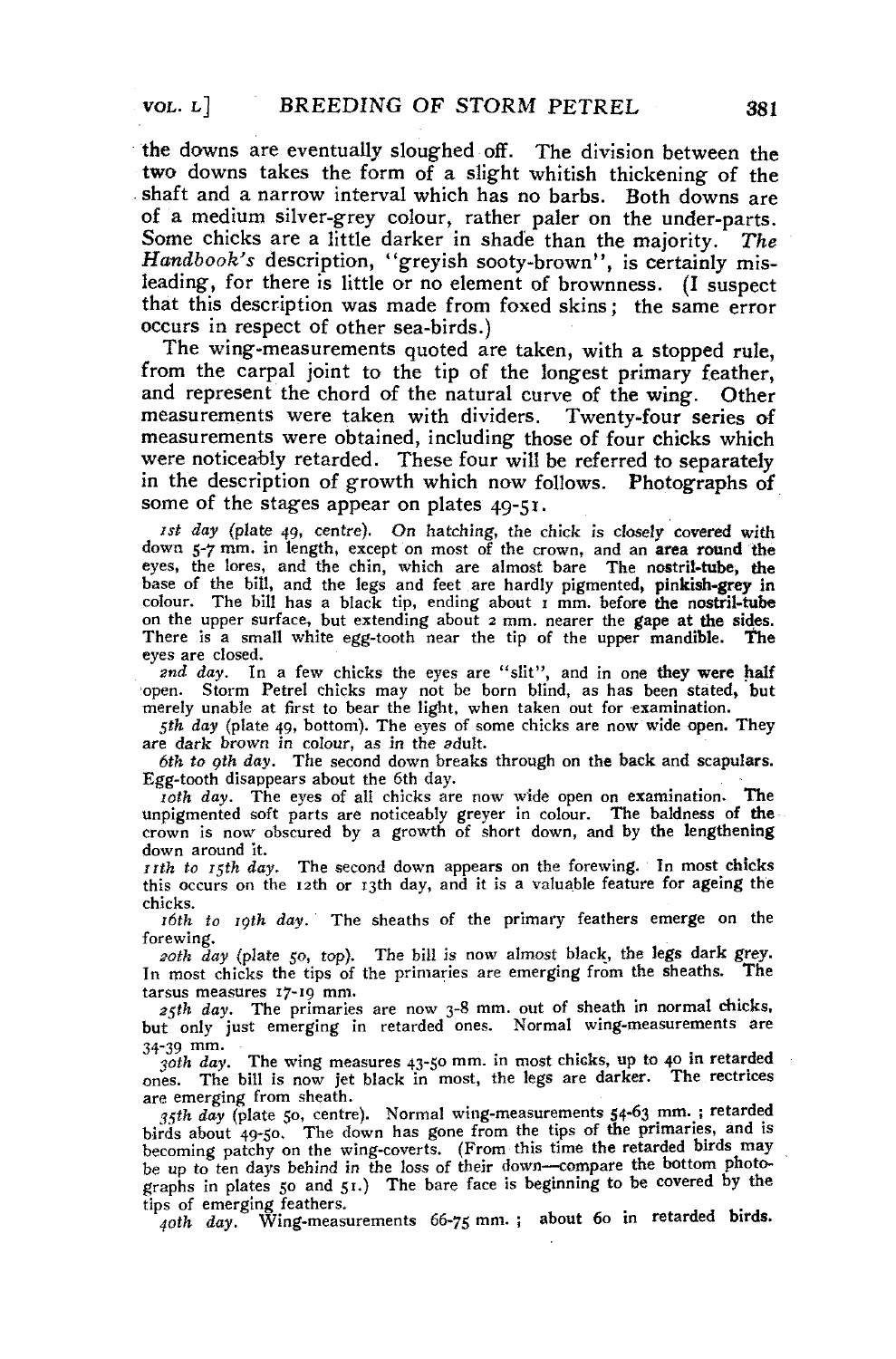Some or most of the down has gone from the head, and it is becoming very patchy on the back. Healthy chicks are now becoming increasingly active within the burrow, and loss of down is probably hastened by abrasion, particularly in low and circumscribed holes. The legs are now quite black. The tarsus is up to normal adult length at about 22 mm.

*45th day* (plate 50, bottom). Wing-measurements 75-90 mm. ; 66-72 in retarded chicks.

*50th day* (plate 51, top). Wing-measurements 90-104 mm. ; 78-85 in retarded chicks, which can now usually be distinguished by large amount of down, lack of gloss on the new feathers, and "dejected" appearance (as in plate 51, bottom). In normal chicks, there is now little or no down on the upper-parts, except for a tuft on the nape or rump, or a few wisps on the inner wing-coverts. Down remained thick on the under-parts in most birds.

*55th day.* Wing-measurements 105-112 mm. ; 92-99 in retarded birds. Many chicks now have only wisps of down still attached to the nape, rump, throat, or belly. The only thick area on any normal chick is on the belly.

*both day* (plate 51, centre). Wing-measurements 114-118 mm. ; 104-110 in the retarded. Most healthy chicks have little or no down remaining.

On departure (56th to 73rd day) the majority of fledglings are downless, though some still have considerable tracts on the belly. The plumage closely resembles that of the adult, though the white wing-bar formed by the tips of the greater coverts is much more prominent than in any of the thousand or so adults I have handled between April and September, and may be a valid means of distinguishing juveniles at sea during the autumn. The average wing-length of 24 juveniles at departure was 116.5 mm. (110-120), compared with an average of  $117.5$  ( $112-122$ ) in 39 adults caught between April and September.

# BEHAVIOUR OF THE CHICK

Until about the 3oth-35th day, the chick's normal attitude in the nest is a completely relaxed position with the bill resting on the ground and the wings drooping. For the first few days it appears quite incapable of raising its head, though evidently it must do so when fed.

At first the faeces are deposited indifferently in any part of the nest, but as the chick becomes stronger they are often squirted into one particular corner or latrine. They are not enveloped in a gelatinous sac, and there is no nest-sanitation by the adults.

The only note given by chicks is a prolonged and sibilant "peepee-pee", used at feeding-time and also as a fear-note by chicks not accustomed to being handled. (This call, in a louder form persists as a fear-note in the adult; see Appendix.)

From about the 35th day, chicks become more active, and will roam about the burrow, though usually soon returning to the scrape. They squat in the nest with the head and wings in a more upright position. The chicks I weighed regularly seldom made any attempt to move away when I opened the nest, but most of the strange chicks I was ringing in September would scuttle out of reach whenever possible.

In the last few nights before fledging, many chicks will go to the entrance of the burrow, and there exercise their wings more or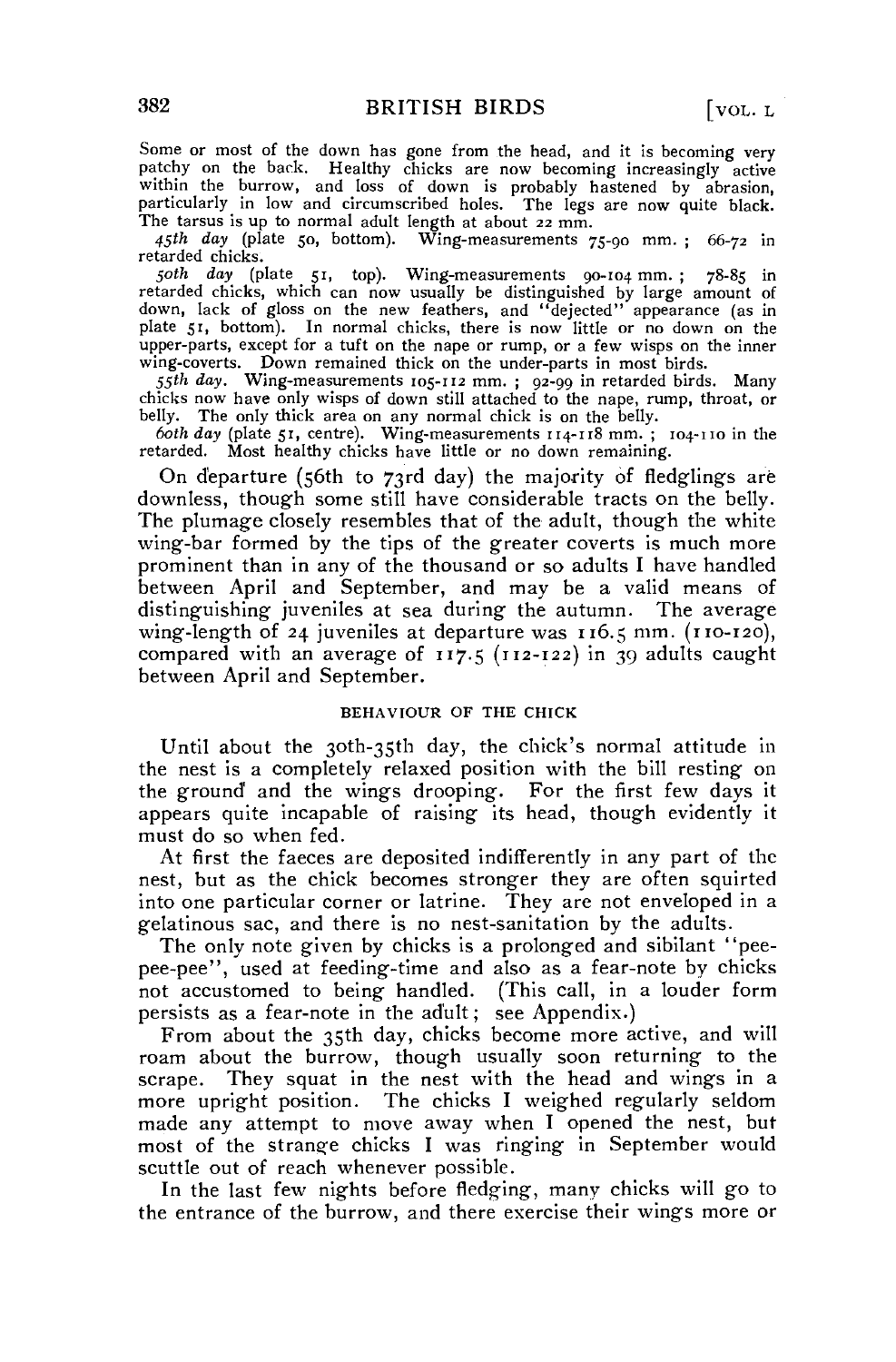less vigorously. On the final night, they leave the hole and make their way to some eminence near-by—shuffling along, since their legs are set too far back for upright walking, with the aid of their wings, and climbing almost sheer surfaces with the aid of both wings and bill. From the summit of a rock or wall, often after much hesitation and wing-flapping, they launch themselves in the air, and fly out to sea, alone.

### CHICK MORTALITY

Thirty-seven chicks have hatched out in my burrows in the three years, and four of these have died in the nest, all within 48 hours of emerging from the *egg.* Two (Nos. 9 and IIA, 1956) died as a result of the flooding of their nests in very heavy rain; one (No. 17A, 1956) as a consequence of the earlier death of one of its parents; and one (No. 4, 1954) from unknown causes.

The only other death known to me, and for which I can suggest a cause, was that of a very late chick in 1955, which was not due to fledge until about 20th November. This had been dead for at least two weeks when I was able to revisit Skokholm and examine the nest on 19th November, and had probably been deserted prematurely by its parents. This must be a common fate of November chicks. However, these probably number under *1%*  of the total number of chicks in any one year.

Fledglings must be at their most vulnerable to predators about the time of departure. Those Great Black-backed Gulls *(Larus marinus)* which are practised in the art of catching shearwaters at night, undoubtedly take a small toll of Storm Petrel fledglings ; and the chief scourge of adult petrels, the Little Owls *(Athene noctua),* must find the fledglings particularly vulnerable. Fortunately, this species was eliminated at Skokholm in the spring of 1954, and has not been able to recolonize the island.

#### ACKNOWLEDGEMENTS

My thanks are due to Drs. G. V. T. Matthews, L. E. Richdale, and D. L. Serventy, for their advice at various times: and also to Geoffrey Stansfield and to my wife, for help with field-work. The Stormies themselves, including one still far from senile at ten or more years old, have suffered my constant interference, and deserve my gratitude.

#### REFERENCES

AINSLIE, J. A. and ATKINSON, R. (1937): "On the breeding habits of Leach's Fork-tailed Petrel". *Brit, Birds,* xxx: 234-248.

GORDON, A. (1920): "On the nesting of the Storm Petrel". *Brit. Birds,* xiii: 232-234.

GORDON, S. (1931): "Some breeding habits of the Storm Petrel". *Brit. Birds,* 

*xxiv*: 245-248. GROSS, W, H. O. (1935): "The life history cycle of Leach's Petrel in the Outer Islands of the Bay of Fundy". *Auk,* lii: 382-309.

(1947): "Recoveries of banded Leach's Petrels". *Auk,* xviii: 117-126.

LACK, D. (1956): *Swifts in a Tower.* London. LOCKLEY,  $\kappa$ . M. (1932): On the breeding habits of the Storm Petrel, with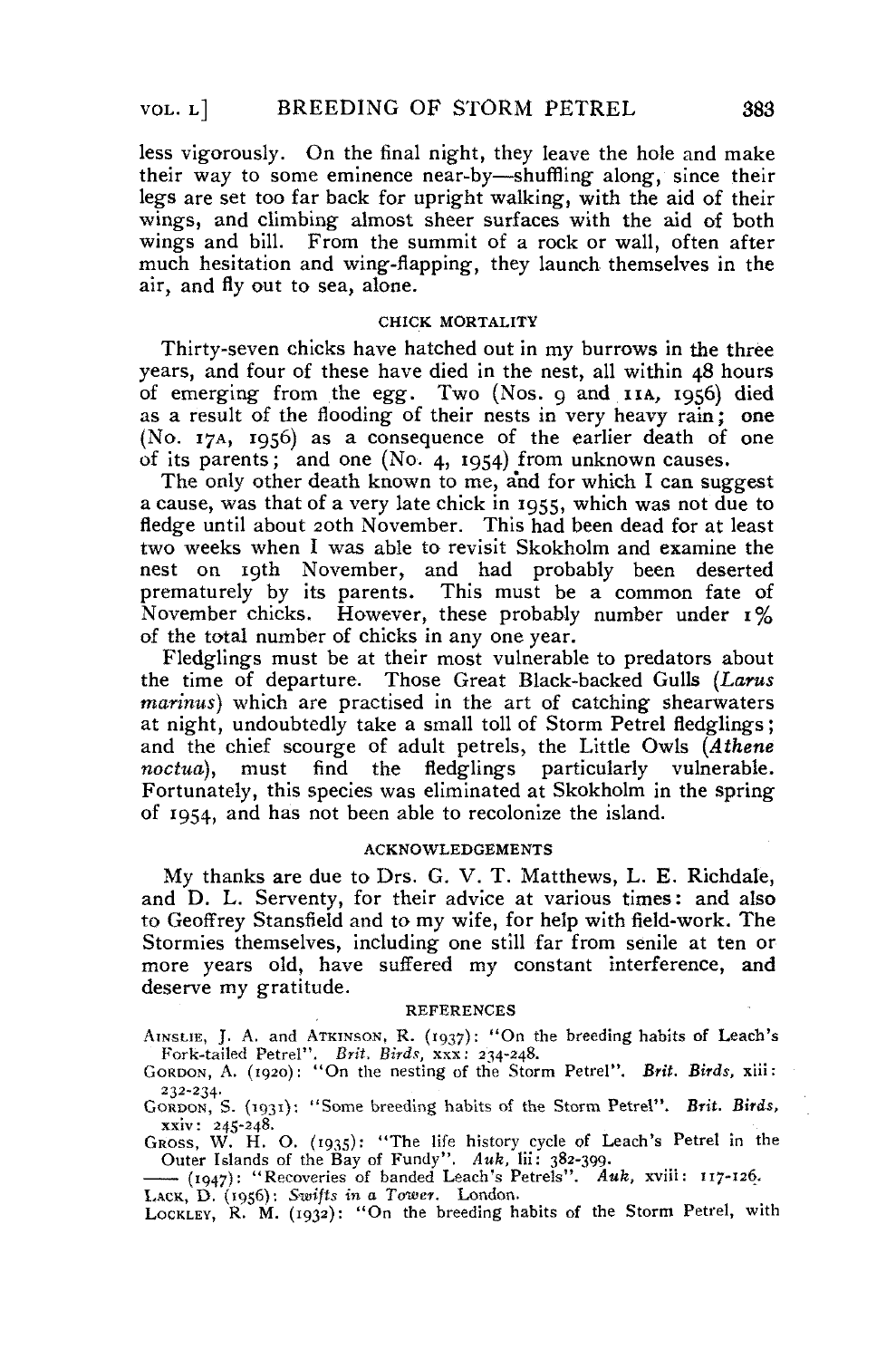special reference to its incubation and fledging periods". *Brit. Birds, xsv:*  206-211.

MATTHEWS, G. V. T. (1954): "Some aspects of incubation in the Manx Shearwater, with particular reference to chilling resistence in the embryo". *Ibis,*  96: 432-440.

Mayaup, N. (1950): "La Mue des Procellariens". Alauda, 17: 144-155.<br>Rat.PH, P. (1956): Notes on the development of the Manx Shearwater<br>fledgling". Skokholm Bird Obs. Rep., 1955: 40-22.<br>—— (1957): "Notes on the Manx Shearwa

1956 (in the press). ROBERTS, B. (1940): "The life'cycle of Wilson's Petrel". *Brit. Graham Land* 

*Sxped* 1034-37 *Sci. Reps.,* i: 141-194. VAN OORDT, G. J. and KRUIJT, J. P. (1953): "On the pelagic distribution of

some Procellariiformes in the Atlantic and Southern Oceans". *Ibis,* 95: 615-637-

WITHERBY, H. F. *et al,* (1941): *The Handbook of British Birds.* London. WILLIAMSON, K. (1948): *The Atlantic Islands.* London,

### Appendix—Comments on the B.B.C. recordings of Storm Petrels

At the request of the Editors of *British Birds,* I am giving in this appendix my comments, in the light of my experience, on the Storm Petrel recordings made by Mr. Ludwig Koch, which are now in the B.B.C. Library.

*B.B.C. Library No. 15091 (Front), Band 2 ; "The colony".* 

This recording consists chiefly of the protracted churring song used by the birds to advertise their presence in the burrows *(antea,*  p. 95). The singing bird'(s) seem to be at some distance from the microphone, and the purring is sometimes almost lost in the background noises of the record. There are remarkably few of the "tchick" or hiccoughing notes which are usually introduced singly into the song at regular intervals of a few seconds. The recording is confused by the presence of a bird, nearer the microphone, which is not singing, but frequently uttering an alarm-note (not referred to in the text of my paper), written "up-cherrk". This note is used when the bird senses danger from the noise of men, etc., outside its hole. It closely resembles the *"terr-chick"* note often used in the display-flight *(antea,* p. 96).

# *B.B.C. Library No.* 15016 *(Back), Band 1 : "Call Note".*

This band is almost entirely of an extraordinary "pee-pee-pee", very rapidly repeated. I have very seldom heard this noise except from a very frightened bird, and I call it the "fear-note". It is sometimes given by birds caught in nets, or in the hand by birds not accustomed to being handled. Exceptionally (in my experience) it is emitted when some squabble has arisen between two birds in a hole, probably by the one that is getting the worst of the scuffling, (Hungry or frightened chicks used a similar, but quieter, noise—see page 382.)

*Band 2 : "Alarm Note".* 

This is a fairly straight-forward recording of the alarm-note mentioned in discussing the first record. Some snatches of the peeping fear-note come in also.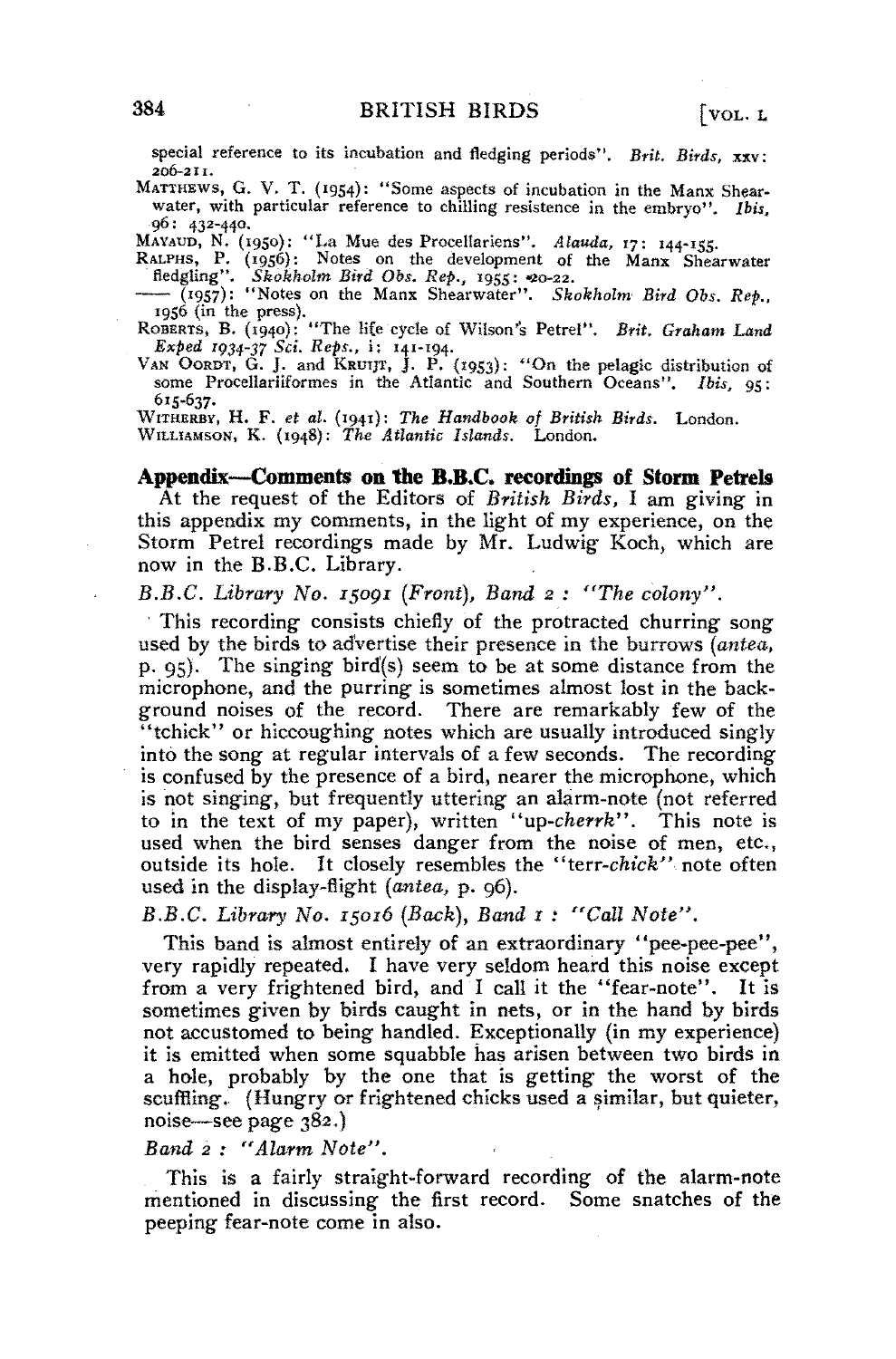

Adult and egg



Chick one day old



Chick five days old *Angela Davis* 

STAGES IN THE GROWTH OF YOUNG STORM PETRELS *(Hydrobates pelagicus)*  SKOKIIOLM, PEMBROKESHIRE, 1954-1956

At one day old *(centre)* the chick is closely covered with soft silver-grey down, except for an area on the crown (shown here), round the eyes and on the lores and chin, which are almost bare; like the legs and feet the base of the bill<br>is pinkish-grey, but the tip is black; the eyes are closed. By the 5th day<br>(*bottom*) the eyes of some chicks are wide open, but not the one her lack of nesting material. (see pages 371-384).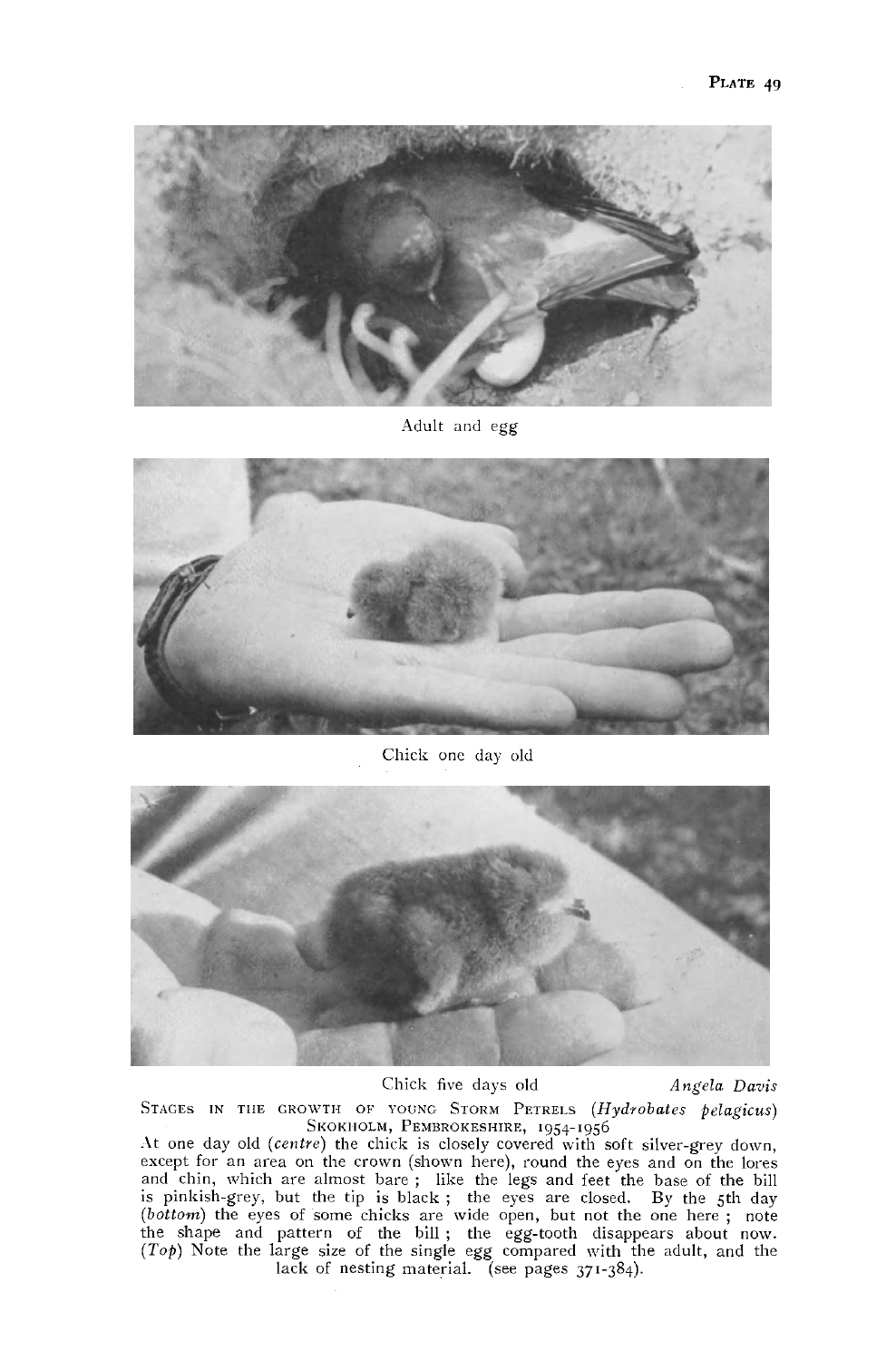

### Chick about 45 days old *Angela Davis*

STAGES IN THE GROWTH OF YOUNG STORM PETRELS *(Hydrobates felagicus)* 

SKOKIIOLM, PEMBROKESHIRE, 1954-1956<br>By the 20th day (top) the bill is almost black, the legs dark grey; and the<br>tips of the primaries begin to emerge from the sheaths, which are clearly<br>visible here; the bald crown is now patchy on the back ; note the white edges to the greater coverts (see page  $381$ ).